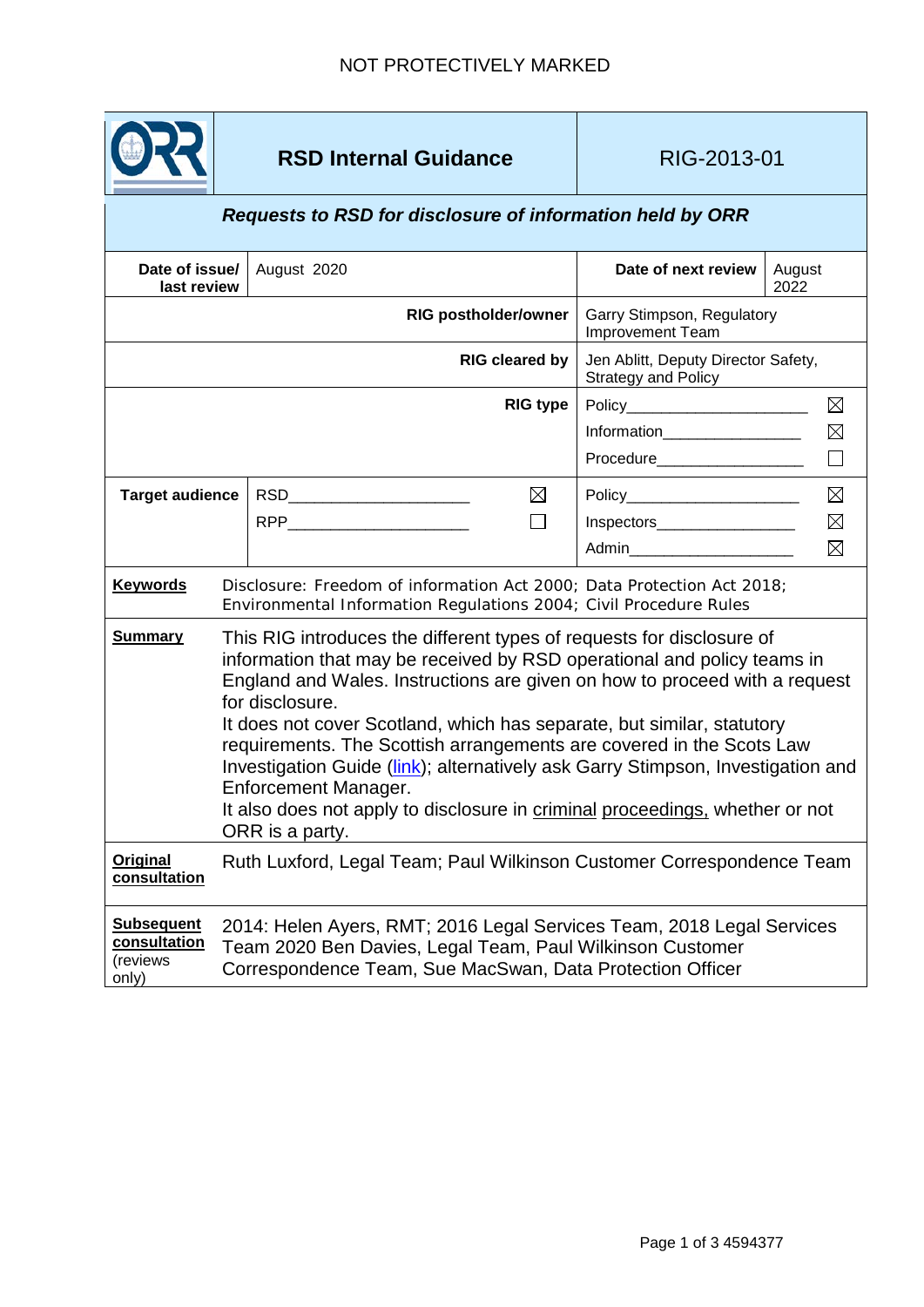**Detail** 1. This quidance gives ORR staff advice on the different types of requests for disclosure of information (other than those associated with criminal proceedings) that they may receive and explains how these should be handled. 2. Useful guidance is available both on the HSE website [\(link\)](http://www.hse.gov.uk/foi/index.htm) and their Intranet. 3. A number of regimes can apply to requests for access to information: 4. **The Freedom of Information (FOI) Act 2000**. Teams may receive requests under the Freedom of Information Act 2000 (FOIA) in England and Wales for information contained in investigation reports and for other information held by ORR in relation to incidents. a) Such requests may be received from anyone, but generally they will come from those representing persons killed or injured as a result of an incident; their relatives or partners; or from employers or their legal representatives. Requests may also come from other persons, such as suspects or defendants to criminal proceedings being brought by ORR or the Crown Prosecution Service (CPS), action or victim support groups, the media, insurers, and loss adjusters. The applicant should apply in writing describing the information required. However, they do not have to explain why they want it. b) Relevant information is not only that held in corporate systems e.g. BOX, information held on personal drives, paper records, CCTV/video and notebook entries. It includes personal filing systems held by a member of staff. 5. **The Environmental Information Regulations (EIR) 2004**. EIR implement a European directive, and operate in a similar way to FOI but deal specifically with information about the environment, for example: o the state of the elements of the environment (e.g. air, soil, land); o anything likely to affect the environment (e.g. substances, radiation, emissions); o how health and safety is, or may be, affected by the environment. 6. An application under EIR may be a verbal request: it does not have to be put in writing. 7. **Data Protection Act 2018 (DPA).** Normally these will be a subject access request where an individual is asking for a copy of some or all of the personal data we hold about them. Occasionally, it may come from a third party acting

as the data subjects' authorised representative.